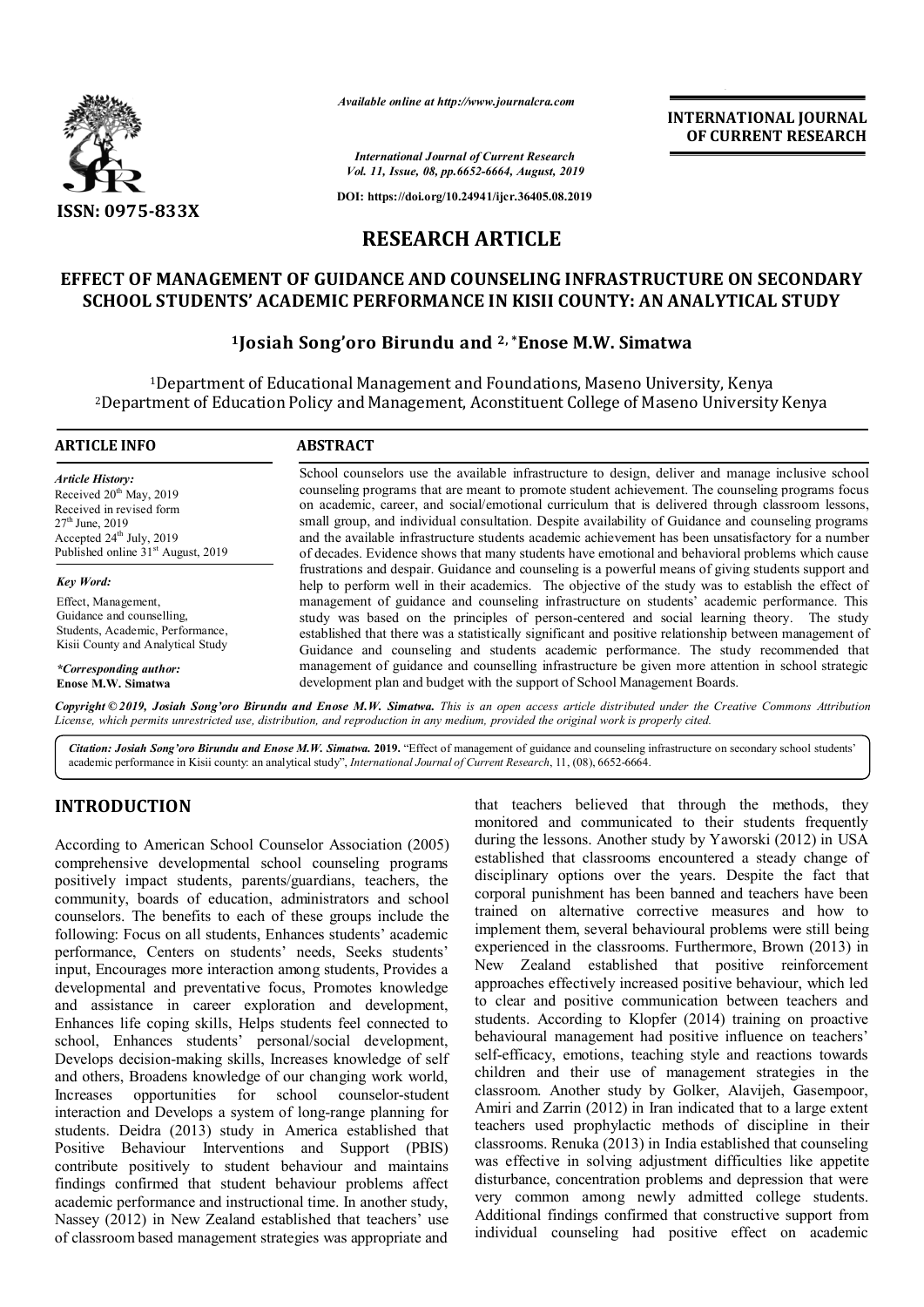performance and contributed to positive academic performance. Krieger (2013) in Toronto revealed that inservice training on proactive classroom management was beneficial to teachers since it effected change in student behaviour by reducing behaviour problems. Another study by Nweze and Okolie (2014) in Nigeria revealed that counseling services in schools are instrumental in career decision making. Additional findings indicated that inadequacy of guidance and counseling resources affects students in career decision making. Osakwe (2013) in Nigeria established that guidance and counseling requires adequate funding. Similarly, reorientation through counseling eliminates disciplinary problems and motivation of teachers makes them pay attention to the emotional and psychological needs of students. Another study by Sekiwu and Naluwemba (2014) established that there are many alternatives to corporal punishment and stakeholders have divergent views about them. Auni, Jepchirchir and Ong'unya (2014) in Kenya established that lack of facilities, inadequately trained teachers and ineffective strategies hampered students' social adjustment. In a different study, Mwangi (2014) established that counseling program built moral uprightness and courage in the learners. Additionally, it led to good value, positive attitude towards self-discipline and enhanced change of behaviour. Another separate study by Afande (2015) established that effective guidance and counseling benefited pupils by developing skills in decision making, providing services and focusing on the need of pupils.

**Research Objective:** The research objective was: To establish the effect of management of Guidance and Counseling infrastructure on students' academic performance.

**Synthesis of literature on the effect of management of guidance and counseling infrastructure on students' academic performance:** The role of school principals in achieving counseling goals in schools lies in the ability of school principals in performing their functions and duties, such as coordination of all activities programmed in schools, so that the teaching, training and counseling services are integrated, creation of harmonious and dynamic, school community, providing infrastructure, resource, and various facilities for the implementation of effective and efficient counseling services, supervising and guiding the planning and implementation of the program, assessment and undertaking counseling services, accountability and counseling services at the school to the satisfaction of State Education Office to which he / she is accountable supervising; facilitation of counselor in development of their professional skills through professional development activities; and providing facilities, opportunities and support in supervisory activities undertaken by supervisor of counseling. Implementation of counseling services in schools cannot be separated from the influence of infrastructure facilities that used by counselor. Infrastructure in the school is one of supporting factors in counseling services. (Yuca, Daharnis, Ahmad, &Ardi, 2015). No matter how great the mastery of science and technology of counselor, without the support of adequate infrastructure facilities then the expected results cannot be achieved maximally. The educational infrastructure is important because the quality of education can be enhanced through the provision of appropriate infrastructure standards already set (Menteri & Nasional, 2007). In terms of statistics they established moderate and significant correlation  $(r = 0.426)$  between the adequacy of infrastructure facilities with the implementation of counseling services. This implies that the higher the level of the adequacy of the infrastructure in the school, the higher level of counseling service implementation by the counselor and so does the opposite (Yuca, Daharnis, Ahmad, &Ardi, 2015).

High or low relationship between the adequacy of infrastructure and counseling services became one of the important considerations in making programs, quality improvement and service quality counseling in schools and cope the various problems that arise relating to counseling service. Considerations in program making, quality improvement and quantity of infrastructure for solutions to problems of no implementation of counseling services are one of the key factors for counselor. In improving the quality of these infrastructure facilities is not separated from the role of principals. The results of this study could be evidence that the infrastructure is so important in the implementation of counseling services, which there is a correlation between the adequacies of infrastructure facilities with the implementation of counseling services. This implies that the higher the level of the adequacy of infrastructure in the school, the higher the level of counseling service implementation by counselor and vice versa. There are four major sources of financing education in higher public institutions which include: Grants from federal and state governments, Students' contribution and private contributions. Olowoye, Oludotun, and Adetayo (2015) emphasizes that, funds are a crucial prerequisite which enables an organization to maintain itself effectively and meet its commitment to individuals and groups who consume its output of goods and services. He further stated that absolutely no meaningful programmes can be implemented in school without the availability of adequate funds. According to Chekemoi (2014) on her research project on the topic, role of guidance and counselling on students 'discipline in boarding secondary schools in ole Ankale zone, Narok Central Division in Narok North District Kenya found that the teachers and pupils are aware of guidance and counseling services, although much is needed in order for guidance and counseling to effectively serve its intended purpose.

From the study, it was found that, the study established that the major challenges encountered in the provision of guidance and counselling services were: lack of funding, lack of offices for counseling, limited number of guidance teachers, unqualified guidance and counseling teachers, guidance teachers being teacher subjects and lack of resources in heading guidance and counseling services. Based on the findings the study recommended that the Ministry of General Education should: Come up with guidance and counseling policy that will guide the practice of guidance and Counselling in schools, create positions of fulltime counselors in secondary school, devise a deliberate training policy to ensure that all school counselors receive training, address the problems of confidentiality in secondary schools counseling unit, invest in the guidance reference materials, just the way it has invested in academic text books and ensure that guidance sections are monitored regularly by guidance standards officers so that some challenges are identified. Mikaye (2012), on his research on the investigation of the provision of guidance and counselling services in public schools on student's' discipline, in Rachuonyo District found that, that guidance and counselling services were offered in the schools and 82.4% of the principals considered it important but lacked the necessary material and literature support. From the literature review it was found that character formation is achieved through intense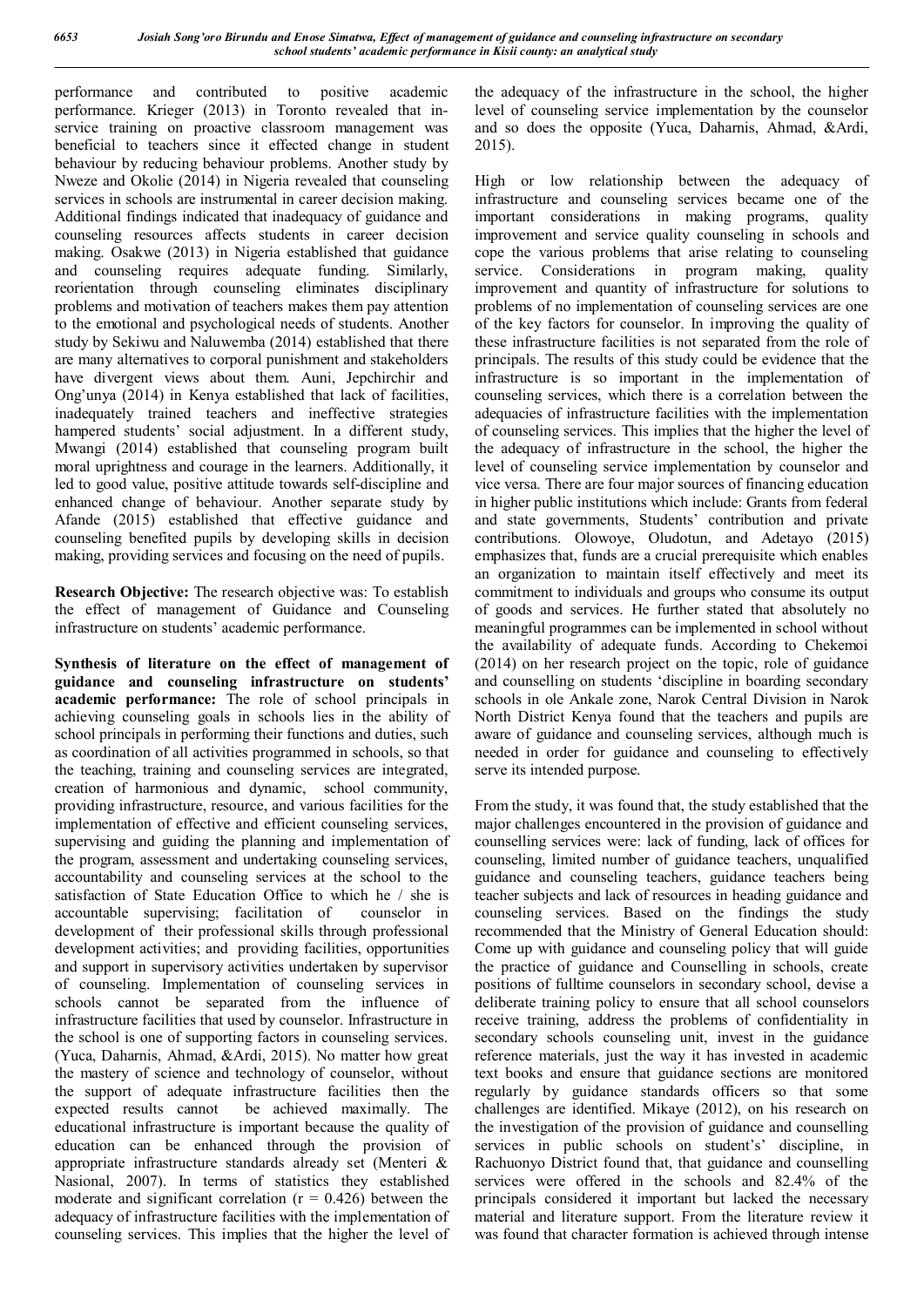formal and informal programmes for guidance and counselling, that it is through guidance and counselling that students remain disciplined and focused in life. Collins (2007) indicates that through guidance and counselling students are assisted to be disciplined and become able to deal with challenges and realities they face in their academic, social and physical environment. His study however recommended that, the principals in secondary schools should put in place guidance and counselling services and provide an office where privacy is made a priority. This will encourage more students to visit the office. Guidance and counselling teachers should be well trained on how to carry out their duties. To have adequate provision of guidance and counselling materials as well as application of peer counselling, there is need to make proper budgeting for the same in terms of finances and time respectively. Guest speakers should be invited to provide the counselling services to the students in areas of concern. Azizi, Jamaludin, Shahrin, Mohd, Raja and Noordin (2009), on their research study on discipline problems among learners in secondary schools in Johru Bahru, Malaysia found that the level of discipline problem among secondary school students was quite high implying that the level of students discipline was low.The students with family problem always hung out with friends and others faced high level of discipline problem compared to students without such problems.

Toto (2014) observes that, although teamwork was practiced in most schools, a significant proportion of respondents indicated that discipline matters were rarely discussed during departmental and staff meetings. This clearly shows that teamwork was not fully implemented in schools in Kandara district and hence this could be one of the major factors hindering effectiveness of the guidance and counseling in managing discipline in schools. ii. Regarding the scope of the program in schools, the study concluded that group and peer counseling were offered in schools. The study also established that class teachers, dorm masters, deputy principals and principals were regularly involved in guidance and counseling. With the positive attitude of the teacher counselors' towards guidance and counseling, it is expected that the counseling programs should be successful in managing students' discipline. However, the study established that principals and teachers had not done much to make this program very effective and as such, schools in Kandara district were still experiencing disciplinary problems such as stealing, destruction of properties and noisemaking. Most of the students were not willing to seek guidance and counseling when faced with problems. This as a result could be another major factor hindering the usage of guidance and counseling programs in managing students' discipline in schools. According to Richardson (2002) adjustment to social environment involves the students coming to terms with the loss of old friends and adjusting to new ones. Students who are well adjusted to the school social environment will relate well with teachers and other students. Adjustment of students to the school social environment is also indicated by their love for the school, adhering to the school rules and regulations, participating in co- curricular activities, helping the needy students and participating in class activities. In Kenya absenteeism, school dropout, drug abuse, teenage pregnancy, violence, aggressive behavior, school phobia and withdrawal from school activities are reported in secondary schools (Republic of Kenya, 2001). Baker and Gerler (2001) ascertains that, students who participated in a school counseling program had significantly less inappropriate behaviors and more

positive attitudes toward school than those students who did not participate in the program. Another study reported that group counseling provided by school counselor's significantly decreased participants' aggressive and hostile behaviors. Mikaye (2012) observes that although guidance and counselling was focused on career development, contemporary socio-economic issues (unemployment, drug, unstable families, and truancy) have necessitated the incorporation of professional guidance and counselling in secondary schools. This is because guidance and counselling is safe to apply for holistic development of children, their behavior notwithstanding. Ayieko (1988) as cited in Mikaye (2012) says guidance and counselling plays a pivotal role in students' behaviour management and correction in schools. Counselling can be used both as a curative measuring in addressing school discipline and to avert and/ or correct indiscipline among students. Guidance and counselling may be provided holistically in secondary schools. Vocational Guidance provides information about job opportunities and factors affecting the job market such as unemployment information technology and international relations. Olando *et al*. (2014) in his research in Khwisero District found that, a culture of violence exists in these schools and that corporal punishment is still practiced. Learners' perception on safety and discipline at their school revealed that the level of discipline is very low. The study further revealed that the level of students discipline is very low and this has been showed by persistent fighting, bullying and general violence in school. The Presidential Working Party on Education and Manpower Training (The Republic of Kenya, 1988), observed that guidance and counselling of youths in secondary schools is essential in enhancing discipline. The report suggested that guidance and counselling programmes should assist students to appreciate themselves and their role as workers and to develop right attitudes towards discipline. The challenge of indiscipline in secondary schools has been rising especially from the 2000s' when corporal punishment was banned by the Ministry of Education by the gazette notice of 13th march 2001. Many people have blamed the banning of the cane for the escalating cases of the school unrests. Counselling makes a student feel closer to the teacher thereby establishing friendly relationship. The student has the freedom to express himself/herself and realize the consequences of his/her misbehavior, in the process positive discipline is ensured.

Nkabinde (2007) in his research, management of discipline in primary school in Bhekuzulu circuit South Africa,' where data was collected using interviews, observation and document analysis, qualitative research design was adopted, with a population of management teams, educators or teacher, and the learners, the finding suggested that corporal punishment is still in force in primary schools in the Bhekuzulu circuit. Educators were struggling with the implementation of democratic or cooperative discipline. He notes however that, much as the study finding is valid, it has a lot of limitation especially on the sample size which was not clearly stated and secondly this study was conducted in South Africa with distinct environmental factors to Uganda and especially in Guru. The research was also conducted in primary schools with different characteristic to secondary schools especially on the age of the learners which may also have an impact on the level of students' discipline. In a study conducted by Muango and Joel (2012), it was revealed that 56% of the respondents rated career counseling services as being favorable, 30.4% as average and 14.6% rated unfavorable. The positive view of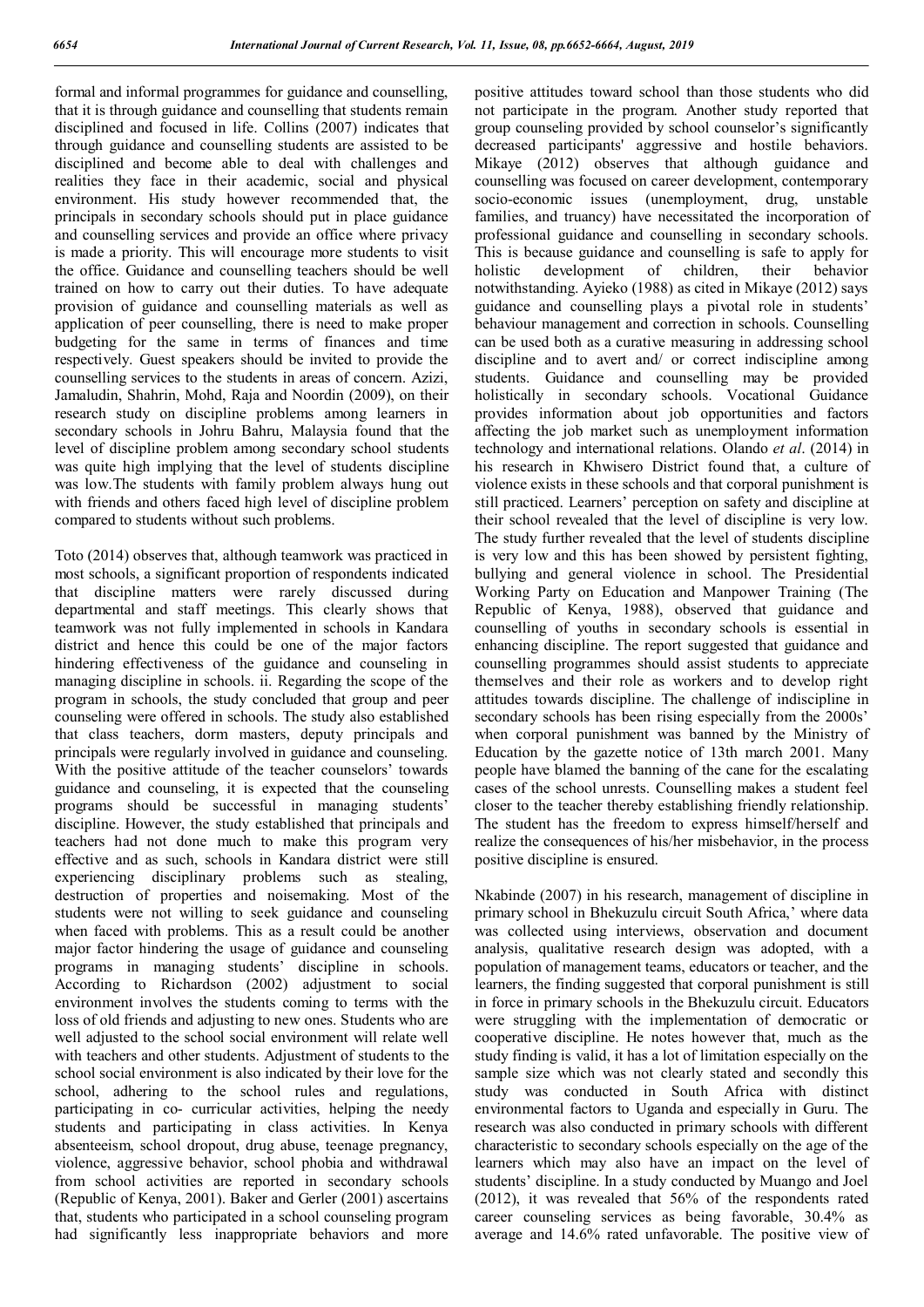students towards career counseling services offered in schools suggest that they benefit from such services, while the students with negative views towards career counseling may have been influenced by pressure groups, parents and family members. It was also observed that school management usually appoint a teacher to act as school counselor so as to provide students with guidance and counseling services but in most cases, such teacher spends the whole three school terms without counseling a single student concerning his/her academic performance, career choice, self - understanding. All teachers are expected to play a caring role in their daily dealings with their students. Guidance teachers who are full - time teachers with extra guidance duties are involved in the development and management of the school's guidance program that aims to support the "whole - person" development of all students (Yuen, 2002). Full - time guidance professionals and teachers should work together to conduct guidance activities such as implementing a guidance curriculum (e.g., personal growth education), providing responsive service (e.g., individual counseling and group guidance), delivering support services (e.g., parents' education and teacher consultation), individual planning (e.g., career and education guidance workshops), and organization and management (e.g., program development and evaluation). Within this range of activities, individual student planning is perceived by teachers as being implemented now to a lesser extent than other guidance activities in schools (Yuen, 2006).

There are types of discipline, namely, preventive discipline and corrective discipline. In preventive discipline, an educational manager decides to take an administrative action aimed at encouraging students, teachers and other school workers to follow the school's laid down standards, rules and regulations which prevent infractions. Here preventive discipline aims at instilling self-discipline among all school participants. Principals therefore at all-time should strive to attain selfdiscipline within their organizations because it enhances participants' morale and productivity. In order to encourage preventive discipline, school principals must then apply McGregor's theory Y (Douglas, 1960) in its totality as this theory encourages provision of an enabling organizational climate in which expected standards are stated positively. However the principal can apply this theory if only he/she fully understands what the theory emphasizes in relation to school management. According to McGregor's theory Y, employee's self-control and greater use of the individual talents, are emphasized. This theory asserts that; work is a natural human activity, self-control is effective when persons are committed to the objectives they are pursuing, commitment to objectives is more likely when a person's esteem and self-realization needs can be satisfied in the process, and that, innovative abilities are widespread among the general population and are greatly underutilized in organizations. In the school context therefore, it is imperative that school principals ensures the existence of clearly stated goals and objectives of their schools and strive to maintain a conducive school participants at all times and ensure that rewards are given to deserving members of the school community appropriately. He or she has to be friendly to all school participants at all times and ensure that rewards are given to deserving members of the school community appropriately. He or she has to ensure that he or she recognizes students as important members of that school and at all times identify their various needs and interests, and try to assist them adjust accordingly. If all principals do this, then many indiscipline cases witnessed in schools shall be

alleviated (Okumbe, 1998). In the event where the principal appropriately applies theory Y and all other theoretical leadership skills in the schools and members don't conform to the laid down standards, then corrective type of discipline should be applied. This type of discipline is aimed at discouraging further infringement of a rule. Therefore the administrative action meted out is a disciplinary action and this is where McGregor's theory X has to be applied to its fullest. Considering the fact that maintenance of discipline is what principals, educational managers, policy makers, parents, teachers, educational stakeholders, sponsors and students are yearning for in schools, it is therefore necessary to carry out a study that will show how leadership theories, for example, McGregor's theory X and theory Y and Fredrick Herzberg's two factor theory, can be applied by principals of schools in Kisii County thus enabling learning and working environment where everybody is proud of his or her school environment. The study intends to analyze principles of setting good disciplinary actions, the disciplinary process and the two types of discipline using the two theories explained above. Educational institutions for example, schools, colleges and universities worldwide, now and in the past, have been experiencing strikes, boycotts and even revolutions. In the late  $20<sup>th</sup>$  century, secondary schools became havens of indiscipline ranging from minor defiance to fatal crimes like murder. All these problems put into consideration, have necessitated this study so as to establish and analyze causes of this. Elakim, *et al*. (1972) as cited in Toto (2014) in their book entitled;' Discipline achievement and mental health' have noted that there are a serious mental health problems and below academic achievers. They have noted that, these problems confront all administrators of schools and teachers both new and old alike. Some of these indiscipline cases include: stealing other students' property or school property/facilities, sneaking out of school compounds to unknown destinations, rape, taking of drugs, for example, bhang and cocaine and murder. Minor indiscipline cases also include lateness, noise making, wearing of wrong uniform and class boycotts.

Cases of indiscipline in schools are many and are caused by a multiplicity of factors ranging from political, social, economic, education and environmental in nature. One educational factor which causes students' disturbances in most secondary schools is unequal distribution of resources to schools. Nkinyangi, (1981), in his paper entitled; the 'origin of student disturbances Kenya Case' says that unequal distribution of educational resources nationally is the germ leading to disturbances in schools. He further notes that students in Day secondary schools consider themselves disadvantaged as far as distribution of school equipment and teachers are concerned as compared to their colleagues in government maintained schools. He then argues that these differences cause jealousy among students and eventually result in indiscipline in the affected schools. Guidance and counseling has been considered by many educational researchers as useful in facilitating school administration. In the report by Mwika, (1996) various form of indiscipline that principals have to contend with while performing pupil personnel managerial tasks include: laxity towards work, improper grooming, alcoholism, sex abuse, rudeness, drug abuse and rebellion to authority. The identified indiscipline cases 'throw' light to very serious problems that school administrators have to deal with. Tattum, (1986) observes that counseling recognize the situation in which individuals are likely to be disruptive or the first signs of a disruptive behavior and acts quickly in a preventive way if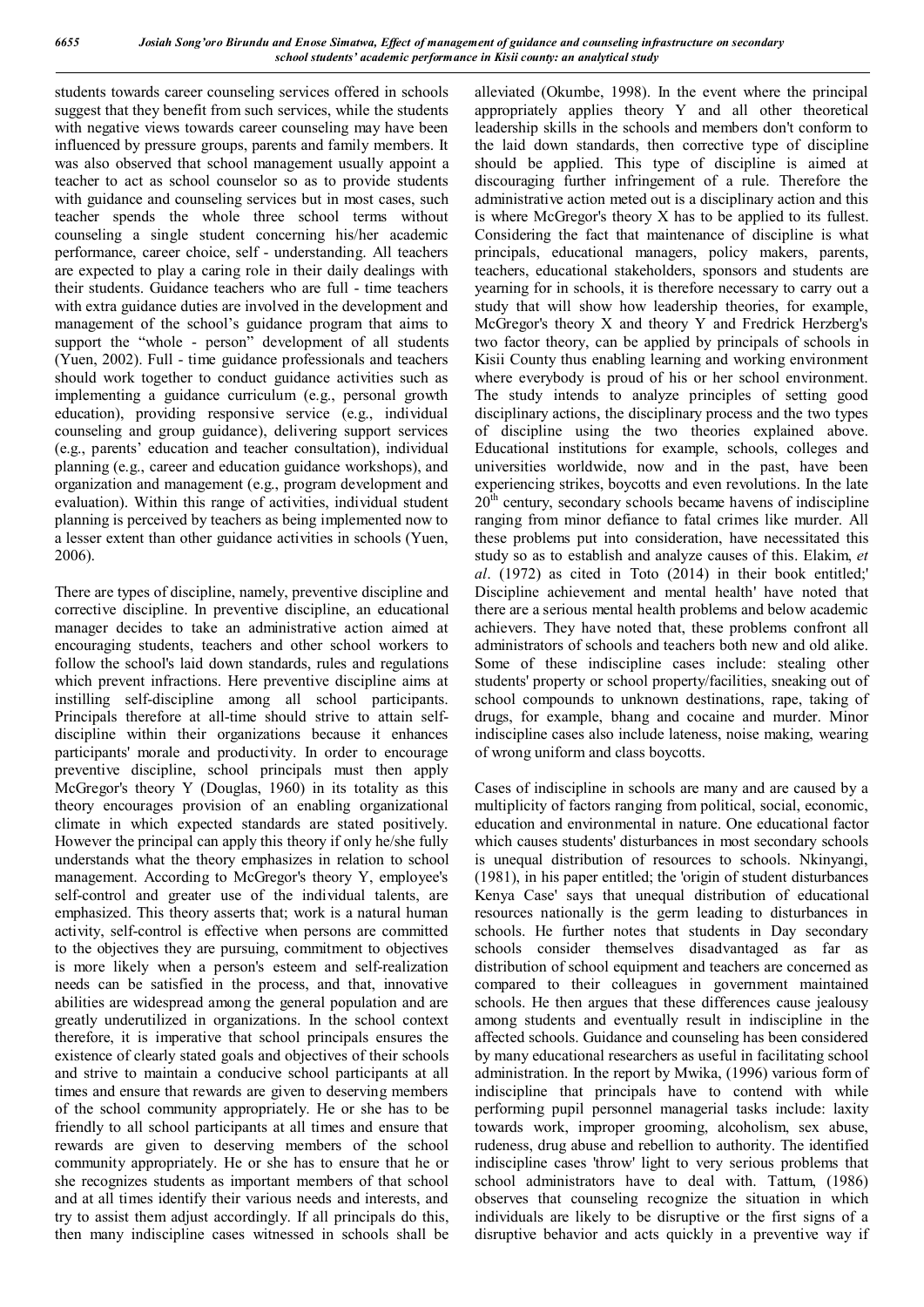possible, to stop influencing others in the group. He further says: A vigilant teacher-counselor will spend time around the school observing particular pupils and will provide frequent opportunities for informal counseling -a few words inquiring about the situation at home, an inquiring about the situation at home, an inquiry about health or state of mind, and a check on school progress. This in turn will keep the administrator informed of individual students' well-being. The provision of facilities and resources in guidance and counselling departments in secondary schools is hindered by inadequate funding. According to Kafwa (2005), funding has been a major obstacle in many countries, he add that, without funding, teachers are paralyzed in their responsibility of providing guidance and counselling to students. Inadequate funding leads to lack of facilities and resources and this is the main hindrance to effective guidance and counselling, as a result counsellors are not motivated enough to carry out their assigned duties effectively.

Abdul (2012) states that, sometimes counsellors are compelled under given circumstances to use their own money for purchase of item such as books, files, and pens which they need to carry out their duty. He add that, there are also instances where counsellors need money to go for more information that will help in finding solution to certain problems, their efforts are usually foiled up if the school cannot afford to fund such trips. Most countries have no provisions for guidance and counselling programs, whatever funding available for implementation of guidance and counselling programmes is ad-hoc and grossly inadequate (UNESCO, 2007). In his study Kafwa (2005) as cited (Bita, 2015) found out that, the following resources are not available in the schools studied in Kenya: motion film projector, audiocassettes, and videocassette recorder, teachers should therefore be supplied with relevant materials for the success of the guidance and counselling services. Some of the challenges pointed out by Mutie and Ndambuki (1999) which affect provision of physical facilities and other resources in the guidance and counselling are that, reference books in guidance and counselling departments in secondary schools are very few, and that some school head-teachers consider guidance and counselling as a luxury, and not a priority. The counsellors' office should have furniture that include a desk and chair (Franck & Karyn, 2005) they add that clients seem to work better if their chair is reasonably padded but not overly stuffed. This is because clients seated in overstuffed chairs may feel almost too relaxed and may even get to the point at which they lose motivation to work on their problems. This study did not intend to repeat on the effect of the type of furniture on counselling but, it will endeavour to find out the influence of these facilities and resources on the effectiveness of guidance and counselling on both discipline and academic performance in Kisii Sub County. It is of great importance to recognize the fact that guidance and counseling does not only improve disruptive behavior of students which interfere with the smooth running of the school but also it takes preventive measures against unpleasant situations which may occur later hence, improved performance.

#### **Conceptual Framework**

The relationship between and among variables were shown in the conceptual framework below:



**Figure 1. Effects of Management of Guidance and Counseling on Student Academic Performance**

The conceptual framework of this study showed the role of Principals in the management of guidance and counseling services with respect to students' Discipline and Academic performance. The program is supposed to assist the students to harmonize their abilities, interest and values that can develop their full potential. All this activities and services are geared towards improving the self-image of the students and facilitate better achievement in academic performance (dependent variable academic performance of students in a school is determined by many factors including the students' Grades, Mean Score and their ability to accomplish various tasks and Exploitation of their talents. Other factors include quality of the teachers, staffing level, availability of facilities and above all guidance and counseling services. Intervening variables include the School culture, Learners characteristics and Gender. The influences of these interrelationships are illustrated in Figure 1 which guided this study.

### **RESEARCH METHODOLOGY**

This study was based on the principles of person-centered and social learning theory. Literature was reviewed based on the study specific objectives**.** The study used descriptive method as research design, questionnaires and interview schedules were used as data collection instruments. The target population was 346 principals, 346 Guidance and Counselling teachers and 30,000 form four students. Yamane (1967) formula was used to determine the sample for school from which the sample population was identified hence, 185 schools. 185 principals and 185 teacher counselors were purposively sampled. Focus group discussions of 9 students per school represented the student population. Validity test was done by use of the pilot study tests. The Test and retest method was employed to estimate the reliability of the questionnaires whereby Pearson's coefficient of 0.7 and above at P-value or 0.05 was considered reliable. Data collected from the field was analyzed using frequency counts, percentages, means and regression analysis. Based on the study findings, it was concluded that: There were a statistically a significant relationship between the principals' contribution to guidance and counseling infrastructure and students' discipline and academic performance; There were statistically a significant relationship between the principals' provision of financial resources to students' discipline and academic performance and there was statistically a significant relationship between the principals' contribution allocation of time and students' discipline and academic performance.

#### **RESULTS**

Demographic Characteristics of Respondents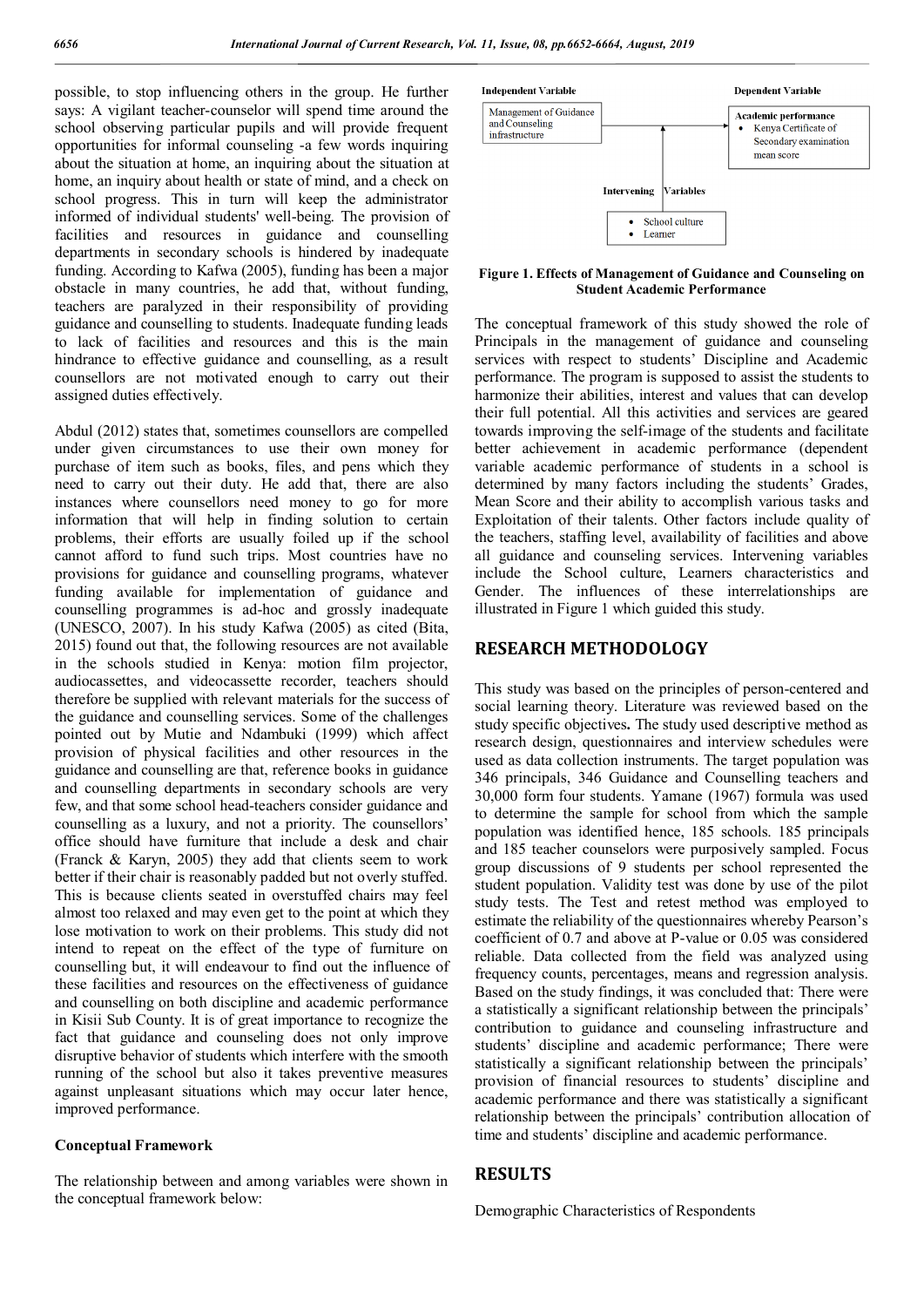Demographic Characteristics of respondents were as shown in Tables 1 to 4. In terms of gender, the study established that majority 151(82%) of the principals were male compared to 34(18%) who were female. This finding confirmed that most secondary schools in Kisii County were headed by male principals. Concerning their highest qualifications, the study established that majority 116(62%) had Bachelor of Education qualifications, 51(28%) had Masters of Education, 9(5%) had Bachelor of Arts/Post Graduate Diploma in Education and 4(2%) had Doctor of Philosophy qualification. This finding confirmed that most principals in the secondary schools in Kisii County had Bachelor of education professional qualifications. As far as their school type was concern, majority 155(84%) headed mixed secondary schools, 22(12%) headed boys secondary schools and 8(4%) headed girls secondary schools. This finding indicated that majority of secondary schools in the county are mixed. Results on school size indicated that majority 111(60%) headed two stream schools, 60(33%) headed single streams schools, 8(4%) headed three stream schools and 6(3%) headed over five stream school. the finding confirms that majority of secondary schools in Kisii County were two streams.

majority of the schools (56%) were mixed schools, (32%) were boys' schools and (12%) girls' schools supporting the findings on the type of school in this study which established that majority of the schools were mixed followed with boys and girls. This finding is further supported by Momanyi (2013) who established that (50%) of the principals hold bachelors' degree and the other half, 50% hold masters' degree. This scenario indicate that principals in secondary schools within the two divisions are well learned graduate teachers who are capable of handling secondary schools and therefore can be able to handle the adolescents and their problems well. All these items are important when looking at the perceptions of teachers and students towards guidance and counseling services. Principals play a big role in managing and controlling discipline, besides being the supervisors of both the curricula and co-curricular activities and government policies. This section presents the analysis of Principals' mean age, experiences and the school means score in 2015 Kenya Certificate of Secondary Education. The mean age of the principals was 47 years with the youngest being 36 years and the oldest 58 years. This finding indicated that Principal's in Kisii County were middle age.

| Category                       | Variable       | Frequency      | Percent |
|--------------------------------|----------------|----------------|---------|
| Gender                         | Male           | 151            | 82      |
|                                | Female         | 34             | 18      |
|                                | Total          | 185            | 100     |
| Highest Academic Qualification | PhD            | $\overline{4}$ | 2       |
|                                | M.Ed           | 51             | 28      |
|                                | B.Ed           | 116            | 62      |
|                                | B.A            | 5              | 3       |
|                                | B.A.           | 9              | 5       |
|                                | Total          | 185            | 100     |
| Type of School                 | Mixed          | 155            | 84      |
|                                | Girls          | 8              | 4       |
|                                | <b>Boys</b>    | 22             | 12      |
|                                | Total          | 185            | 100     |
| School Size                    | Over 5 streams | 6              | 3       |
|                                | Three streams  | 8              | 4       |
|                                | Two streams    | 111            | 60      |
|                                | Single stream  | 60             | 33      |
|                                | Total          | 185            | 100     |

|  | Table 1. Principals' Qualifications, Type of school managed and Size of School |  |
|--|--------------------------------------------------------------------------------|--|
|  |                                                                                |  |

**Table 2. Principals' Demographic Information**

| Variable                                                                     | N   | Minimum | Maximum | Mean  | Std. Dev |
|------------------------------------------------------------------------------|-----|---------|---------|-------|----------|
| Age                                                                          | 185 | 50      | 58      |       | 5.93     |
| Experience as a teacher (years)                                              | 185 |         |         |       | 9.55     |
| Experience as principal (Years)                                              | 185 |         |         |       | 8.63     |
| School mean score 2015 Kenya Certificate of Secondary Education examination. | 185 |         |         | 5.294 | l.41     |

The finding on gender is supported by Nyaema (2004) who found out that the males comprised 90% of the respondents while females were only 10%. The findings showed that, the gender disparity is an issue in the leadership of secondary schools in the district. The finding on gender is further supported by Momanyi (2013) who established that (66.7%) of the secondary school principals were male and (33.3%) were female. This could be due to the fact that the mixed schools that were sampled were headed by male teachers. A mixed school in Kenya can be headed by a male or female teacher, but girls' school most of them are headed by a female teacher and boys' schools by male teachers. Findings on qualification are also supported by Nyaema (2004) who established that majority of the head teachers (92%) were university graduates. Only minority (8.0%) were diploma holders all of who were aged < over forty. The same study also established that

In terms of years of experience being in the teaching profession, the study established that the Principals in Kisii County had worked for an average of 22 years with the youngest in profession having served for 9 years and the oldest having served for 32 years. Comparatively, the principals had work experience as principals for an average of 11 years with the youngest in services as a principal having served for 1 year and the oldest having served for 21 years. The finding indicated that the principals in Kisii County served for many years as teachers and also as principals. As far as the 2015 Kenya Certificate of Secondary Education performance was concern, the study established that secondary schools under the study had a mean score of 5.24 representing letter C in the grading scale of Kenya Certificate of Secondary Education.

**Students' Demographic Data:** The demographic data of students was as shown in Table 3. From Table 3, majority of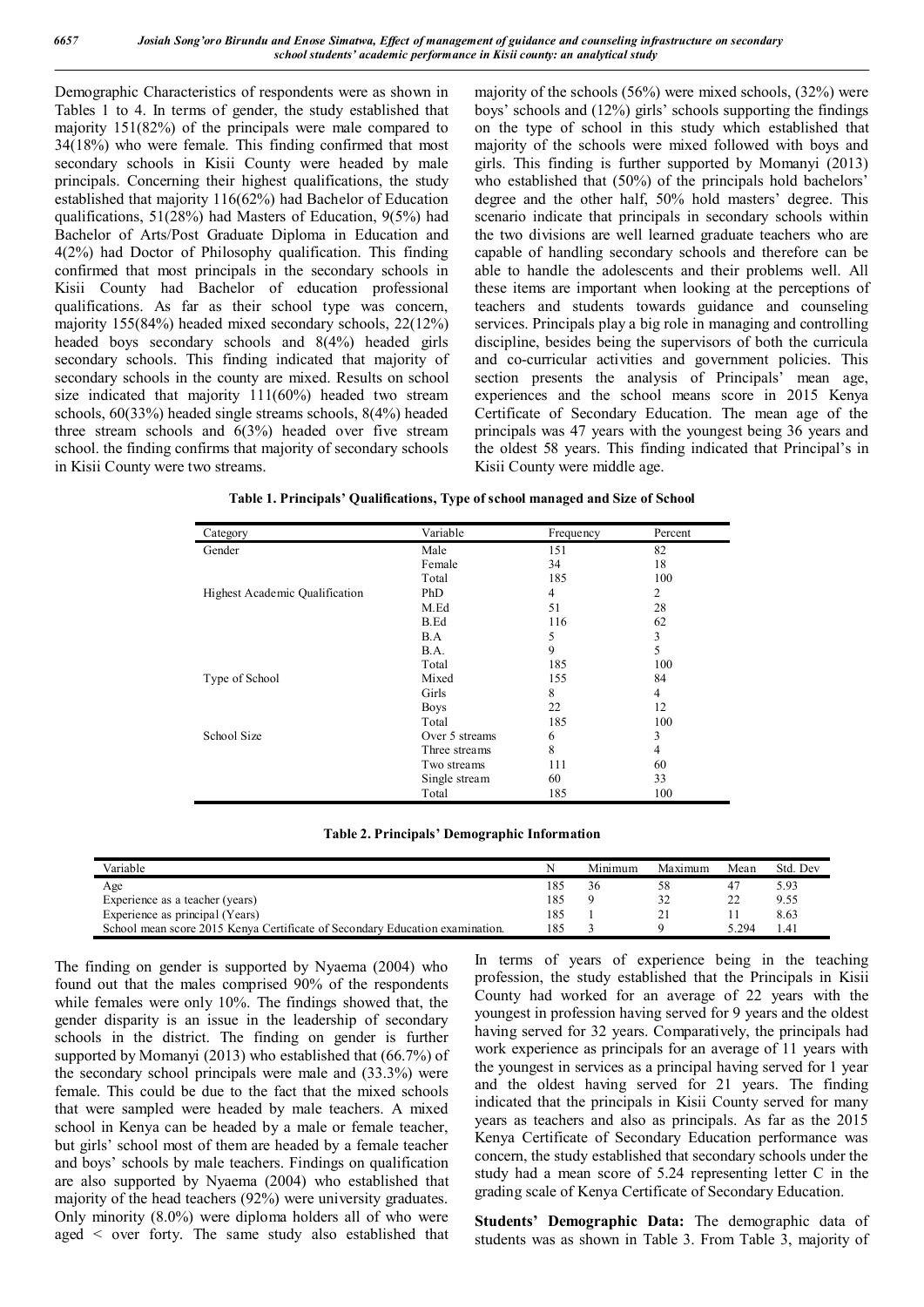the students 195(53%) were male compared to 175(47%) who were female. This finding is supported by Ogero (2012) who carried out a study on institution based factors influencing students' performance in Kiswahili at Kenya Certificate of Secondary Education Examinations in public schools in Sameta Division Kisii county Kenya and established that 56.77% of the students represented male students while the remainder 43.23% females. The study further established that majority of the students 198(54%) were within 17-18 years age bracket, 143(39%) were within 16-17 years age bracket and 29(7%) were above 18 years age bracket.

**Teachers Counselors' Demographic data:** The teacher counselors were asked to indicate their gender, qualifications, other responsibilities assigned, age, length of service as a teacher, the period served in the current school, availability of functional guidance and counseling department and guidance and counseling department role.

enormously by the government of Kenya. Most of those who are above 50 years have either taken early retirement or opted out for other job opportunities thus resulting to the minimum number. Those that are less than 30 years are also minimal 4.3% because the government stopped employing teachers and only recruits when need arises. The fact that most of the teacher counsellors are elderly, enables them to handle adolescents and their problems effectively thus influence their perceptions about guidance and counseling positively.

**Objective of the Research:** The objective of the study was: To establish effect of management of Guidance and Counseling infrastructure on students' academic performance.

**Principals' Responses on the effect of Guidance and Counselling Infrastructure on student academic performance:** The principals were asked to rate their observation on the effect of management of Guidance and Counselling of infrastructure on students academic

| Variable       | Frequency | Percent |
|----------------|-----------|---------|
| Male           | 195       | 53      |
| Female         | 175       | 47      |
| Total          | 370       | 100     |
| $16-17$ years  | 143       | 39      |
| 17-18 Years    | 198       | 54      |
| Above 18 years | 29        |         |
| Total          | 370       | 100     |
|                |           |         |

**Table 3. Students Gender and Age**

| Category               | Variable              | Frequency      | Percent |
|------------------------|-----------------------|----------------|---------|
| Gender                 | Male                  | 68             | 37      |
|                        | Female                | 117            | 63      |
|                        | Total                 | 185            | 100     |
| Qualification          | PhD                   | 4              | 2       |
|                        | M.Ed                  | 5              | 3       |
|                        | B.Ed                  | 147            | 80      |
|                        | <b>B.A/PGDE</b>       | 11             | 6       |
|                        | <b>B.Sc./PGDE</b>     | 16             | 9       |
|                        | Diploma               | $\overline{c}$ |         |
|                        | Total                 | 185            | 100     |
| Other responsibilities | H <sub>0</sub>        | 68             | 37      |
|                        | Senior Teacher        | 7              | 4       |
|                        | Subject Teacher       | 64             | 35      |
|                        | Class Master/Mistress | 46             | 24      |
|                        | Total                 | 185            | 100     |

**Table 4. Teacher Counselors' Demographic Information**

**Table 5. Teacher Counsellors' Age, Experience and Number of Years in Current School**

| Items                 |     | Minimum | Maximum | Mean | Std. Deviation |
|-----------------------|-----|---------|---------|------|----------------|
| Age (in Years)        | .85 |         | ٦4      |      | 9.88           |
| Experience (in years) | 185 |         | 28      |      | 7.96           |
| Years in the school   | 85  |         |         |      | 2.92           |

The teachers counselors were asked to indicate their age, experience and number of years in the current school. The findings were recorded in Table 5. From Table 5 it was established that the average age of the teacher counselor under the study was 37 years with the youngest teacher with 34 years and the oldest 54 years. The average number of years the teacher counselor had served as a teacher was 11 years with the shortest service being 2 years and the longest service 11 years. The average number of years the teacher counselor had been in the current school was 6 years with shortest period being 1 year and the longest being 13 years. Majority of the teacher counsellors were between the ages of 41-50 years because this is the last group of teachers that were employed performance. They were required to use a 5- point rating scale where  $1 = \text{Very low effect } 2 = \text{Low effect}$ ;  $3 = \text{Modern effect}$ ; 4  $=$ High effect and  $5 =$ Very high effect. The results were as shown in Table 6. From Table 6 it can be established that majority of the respondents 86 (47%) rated the effect of office space on students academic performance as being generally high. A few, that is, 33(17%) rated effect as generally being high, 6(36%) rated as being moderate. On provision of chairs and tables in Guidance and Counseling office, it was rated as having generally high effect on student academic performance by majority 127(9%). Computers with internet in the office were rated by majority 117(63%) as having generally high effect.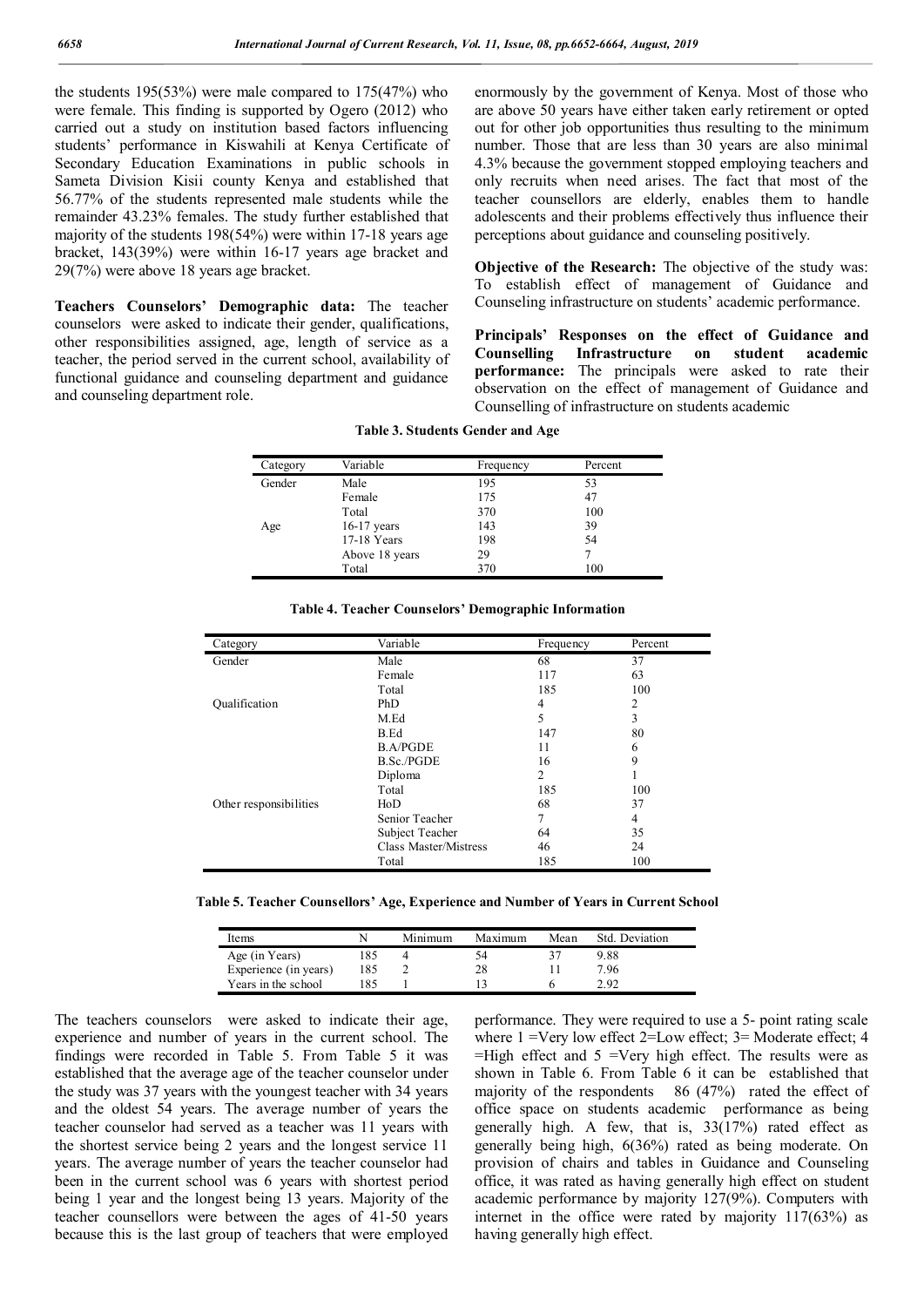#### **Table 6. Principals' ratings on the effect of management of Guidance and Counselling Infrastructure on Students Academic Performance**

| Item                                   |            |         |            |            |         |
|----------------------------------------|------------|---------|------------|------------|---------|
| Office space for $G \& C$              | 46(25%)    | 40(22%) | 66(36%)    | 4(2%)      | 29(15%) |
| Chairs and tables in G &C offices      | 32(17%)    | 95(52%) | 26(14%)    | 4(2%)      | 28(15%) |
| Computers with internet in the offices | $56(30\%)$ | 61(33%) | $22(11\%)$ | 32(17%)    | 14(9%)  |
| Electricity supplied                   | 58(31%)    | 64(35%) | 8(4%)      | 27(14%)    | 28(16%) |
| Water in G &C offices                  | $19(10\%)$ | 70(38%) | $37(20\%)$ | 50(27%)    | 9(5%)   |
| Projectors for exhibition              | 105(57%)   | 40(22%) |            | 12(7%)     | 28(14%) |
| G &C reference materials               | 44(24%)    | 86(47%) | 28(15%)    | $18(10\%)$ | 9(4%)   |

**Table 7. Teacher Counselors' Observation on the effect of management of G & infrastructure on student Academic Performance**

| Item                                         |          |            |        |            |          |
|----------------------------------------------|----------|------------|--------|------------|----------|
| Understanding self                           | 122(66%) | $57(31\%)$ |        | 6(3%)      |          |
| Useful for those do not do well              | 11(6%)   | $20(11\%)$ | 15(8%) | 41(22%)    | 98(53%)  |
| Bright students also need counseling         | 87(47%)  | 67(36%)    | 6(3%)  | 15(8%)     | 11(6%)   |
| Vocational opportunities                     | 7(3%)    | 35(19%)    | 11(6%) | $93(50\%)$ | 39(21%)  |
| Does not assist principals in administration | 11(5%)   |            | 6(3%)  | 44(25%)    | 124(67%) |

**Table 8. Regression analysis on the effect of Guidance and Counselling infrstrcuture on studnets academic performance**

| Model |                | Square | <b>Adjusted R Square</b> | Std<br>Error of the Estimate | Change Statistics |        |    |         |               |
|-------|----------------|--------|--------------------------|------------------------------|-------------------|--------|----|---------|---------------|
|       |                |        |                          |                              | R Square Change   | Change | df | df2     | Change<br>512 |
|       | $.852^{\circ}$ | 726    | .                        | 57809                        | .726              | 66.950 |    | $1 - T$ | .000          |

**Table 9. Analysis of Variance of the effect of management of Guidance and Counselling on student academic performance**

| Model |                        | Sum of Squares    | df  | Mean Square   |        | Sig.             |
|-------|------------------------|-------------------|-----|---------------|--------|------------------|
|       | Regression<br>Residual | 156.617<br>59.151 | 177 | 22.374<br>334 | 66.950 | 000 <sup>b</sup> |
|       | Total                  | 215.767           | 184 |               |        |                  |

On provision of electricity majority that is 122(66%) as generally having low effect. On provision of water in G&C offices majority 89(48%) rated the effect as being generally high. On projectors majority that is, 145(79%) rated the effect as being generally low and on provision of Guidance and Counseling reference materials, majority rated it as having a high effect that, is 130(71%). The teacher counselors were asked to rate their observation on the effect of management of Guidance and Counselling of infrastructure on students academic performance. They were required to use a 5- point rating scale where  $1 = \text{Very low effect } 2 = \text{Low effect; } 3 =$ Moderate effect;  $4 =$ High effect and  $5 =$ Very high effect. The results were as shown in Table 7.

**Effect of Management of Guidance and Counselling on Student Academic Performance:** From Table 7 majority 179(97%) of teacher's counselor's respondents answered affirmatively that counseling assisted students in selfunderstanding which is key to their academic performance. Teachers counselors 31(17%) rated the usefulness of Guidance and Counselling for those who were not doing well as being high in enhancing students performance. The opinion that bright students also need counseling was rated highly as having high effect on students academic performance by majority 154(83%). Occasional opportunities were rated by few 42(22%) as having high effect on students academic performance and the fact that Guidance and Counselling does not assist principals in administration minority 11(5%) rated it as having high effect on student academic performance. To determine the actual effect of management of Guidance and Counselling infrastructure on students academic performance regression analysis was computed and the results was as shown in Table.8.

Predictors: (Constant), Management of Guidance and Counselling Infrastructure (Office space, water supply, projectors for exhibitions, computers with internet, chairs and tables; and supply of electricity. From Table 8, it can be observed that management of Guidance and Counselling infrastructure accounted for 71.5% of the variation in students academic performance. This was signified by the adjusted R square coefficient .715. This means that a high percentage of the students academic performance was explained by management of Guidance and Counselling infrastructure. The other 28.5% was accounted for by other factors that could include; school environment, teachers attitude, teaching/learning resources, parental support among others that were not subject to this study. In terms of correlation it was very high at .852 with a p-value of .000.

This also implies that management of Guidance and Counselling infrastructure can be used to predict student's academic performance. To determine as to whether management of Guidance and Counselling infrastructure was a significant predictor of students academic performance, analysis of variance was computed and the results were as shown in Table 9. From Table 9, it can be observed that management of Guidance and Counselling infrastructure is a significant predictor of students academic performance in Kenya Certificate of Secondary education examination (F  $(7,177) = 66.950$ , p<.05). To rigorously interrogate the effect of management of Guidance and Counselling infrastructure on students academic performance multiple linear regression analysis on the effect of management of Guidance and Counselling infrastructure on students academic performance was computed and the results were as shown in Table 10.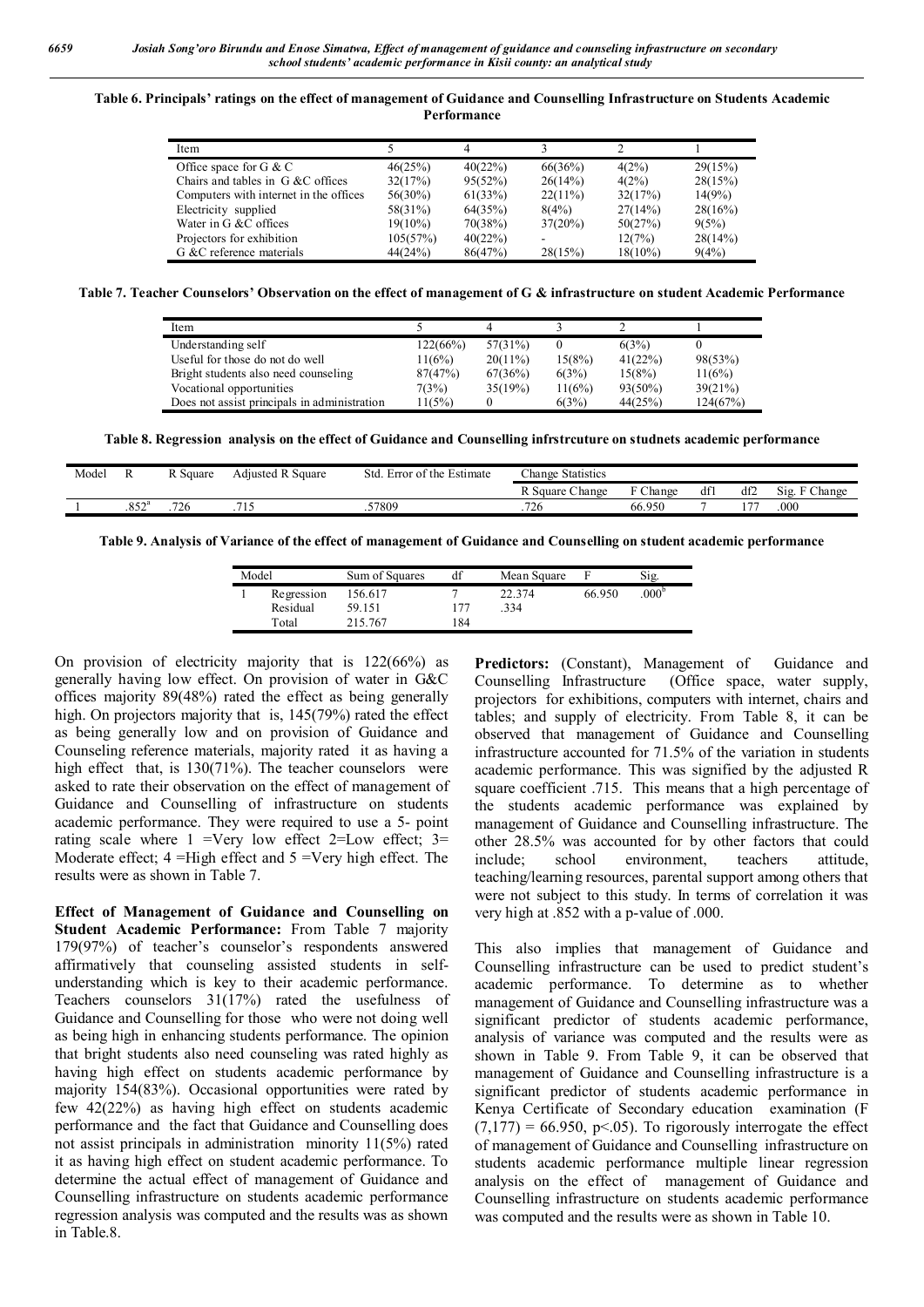|  |  |  | Table 10. Multiple Linear Regression Analysis on the effect of Managemnt of Infrastructure on Students' Academic Performance |  |  |
|--|--|--|------------------------------------------------------------------------------------------------------------------------------|--|--|
|  |  |  |                                                                                                                              |  |  |

| Model |                                           | Unstandardized<br>Coefficients |            | Standardized<br>Coefficients |           | Sig.  | 95.0% Confidence Interval for B |             |
|-------|-------------------------------------------|--------------------------------|------------|------------------------------|-----------|-------|---------------------------------|-------------|
|       |                                           | в                              | Std. Error | Beta                         |           |       | Lower Bound                     | Upper Bound |
|       | (Constant)                                | 3.448                          | .135       |                              | 25.453    | .000  | 3.181                           | 3.716       |
|       | Office space for G/C                      | $-.430$                        | .069       | $-.521$                      | $-6.219$  | .000. | $-.566$                         | $-.293$     |
|       | Chairs and tables in G& C office          | .088                           | .081       | .101                         | 1.092     | .276  | $-071$                          | .247        |
|       | Computers with internet in the GC office. | $-1.297$                       | .090       | $-1.540$                     | $-14.464$ | .000  | $-1.474$                        | $-1.120$    |
|       | Supply of electricity in the office       | 1.079                          | .081       | .440                         | 13.376    | .000  | .920                            | .239        |
|       | Water provided in the GC office           | .078                           | .065       | .079                         | 1.200     | .232  | $-.050$                         | .205        |
|       | Projectors for exhibition                 | $-.892$                        | .050       | $-1.222$                     | $-17.728$ | .000  | $-991$                          | $-0.793$    |
|       | G&C reference materials                   | .405                           | .080       | .396                         | 17.620    | .000  | 1.248                           | .562        |

Dependent Variable: Students Academic Performance regression equation =  $β_0 + βx_1 +$ -------------------------ε

From Table 10, it can be observed that five aspects of management of guidance and counseling infrastructure significantly influence students academic performance. These factors were office space for guidance and counseling which had a coefficient of -.430 with a p-value of .000. This means that office space reduced students academic performance by .403 units as signified by the coefficient of -.430. Similarly, computers with internet in the guidance and counseling office reduced academic performance of students by 1.297 units as signified by the coefficient of -1.297 at p-value of .000. Supply of electricity in the guidance and counseling office increased students' academic performance by 1.079 units as signified by the coefficient 1.079 at p-value of .000. Projectors for exhibition reduced students' academic performance by .892 as signified by the coefficient -.892 at p-value of .000 and guidance and counseling reference materials improved students academic performance by 1.405 units as signified by the coefficient 1.405 at p –value of .000. Chairs and tables; and water supply did not have significant effect on students academic performance as was signified by .088 at p-value of .276 and coefficient of .078 at p-value of .232 respectively.

### **DISCUSSION**

Principals' in secondary schools in Kisii County provided resources for management of guidance and counseling infrastructure in their respective schools. This was evidence by their ability in many areas related to the provision of resources such as; provision of guidance and counseling infrastructure in the schools is their responsibility, the principals are responsible for fostering a conducive environment for the provision of guidance and counseling services, students are educated on significance of guidance and counseling services in the schools, the principals support guidance and counseling services in the school, the principals initiated guidance and counseling services in the schools, the principals are directly involved in guiding and counseling services in the schools and that the schools have guidance and counseling resource centre with enough materials on various careers and requirements. Despite the small fraction of students whom did not agree with the reasons for the use of guidance in the management of student discipline, majority of the students equally supported the observation of their teachers. The study correlates to studies done by Collins (2007) who observes that guidance and counseling is important because it provides an insight on working knowledge, skills and attitudes. Further the studies relate to Okita (2014) who found out that guidance and counseling programme has a positive impact on the academic performance of students.

This finding was further echoed by principals in their qualitative respond where they narrated that "Guidance and counseling is directly related with academic performance. When we invite guest speakers to encourage our students, they get serious with their work. They change their performance attitude and then they strive to work harder and in turn improve their academic performance." The study also sought to establish whether guidance and counseling assisted the school principals to administer the school activities towards improvement of academic performance. Teachers were willing to use guidance and counseling in the management and administration of student discipline in their schools in Kisii county, Kenya. This finding is concurred with studies done by Ajowi and Simatwa (2010) who asserted that head teachers, deputy head teachers and heads of guidance and counseling supported the role of guidance and counseling in the schools administration and management of student discipline. Good discipline definitely enhances students' academic performance. This is why the principals were concern with the formal training of teacher counselors as a means of improving counseling services in their schools by narrating that "It is good that most universities training secondary school teachers have introduced guidance and counseling as a fully-fledged course where teachers are trained on guidance and counseling. The curriculum should be continuously reviewed for relevance, timelines and different emerging guidance and counseling needs in the school environment where youth radicalization was taking route." The study finding were in agreement with Day, Elliot and Kingston's (2005) study, who found out that teacher commitment has been found to be a critical predictor of teachers' work performance, absenteeism, retention, burnout and turnover. Facilities and resources did not also contribute students' academic performance indicating that the secondary schools still lack the learning facilities and resources including those ones dedicated for guidance and counseling. This finding is supported by Okola (2005) carried out a study on the factors hindering effective provision of educational counseling services in Trans-Nzoia District and their effects on the effective provision of guidance and counseling services in secondary schools in the District who established that Kenyan schools have very few reference resources for guidance and counseling; trained personnel in this area are few or not available at all in various schools. The findings were in agreement with studies done by the Report of the Presidential Working Party on Education and Manpower Training (The Republic of Kenya 1988), which found out that guidance and counseling of youths in secondary schools is essential in enhancing discipline. About (50%) of students responded in the affirmative parental support promoted their academic performance. This finding correlated to studies done by Steinberg (2006) who found out that the type of parental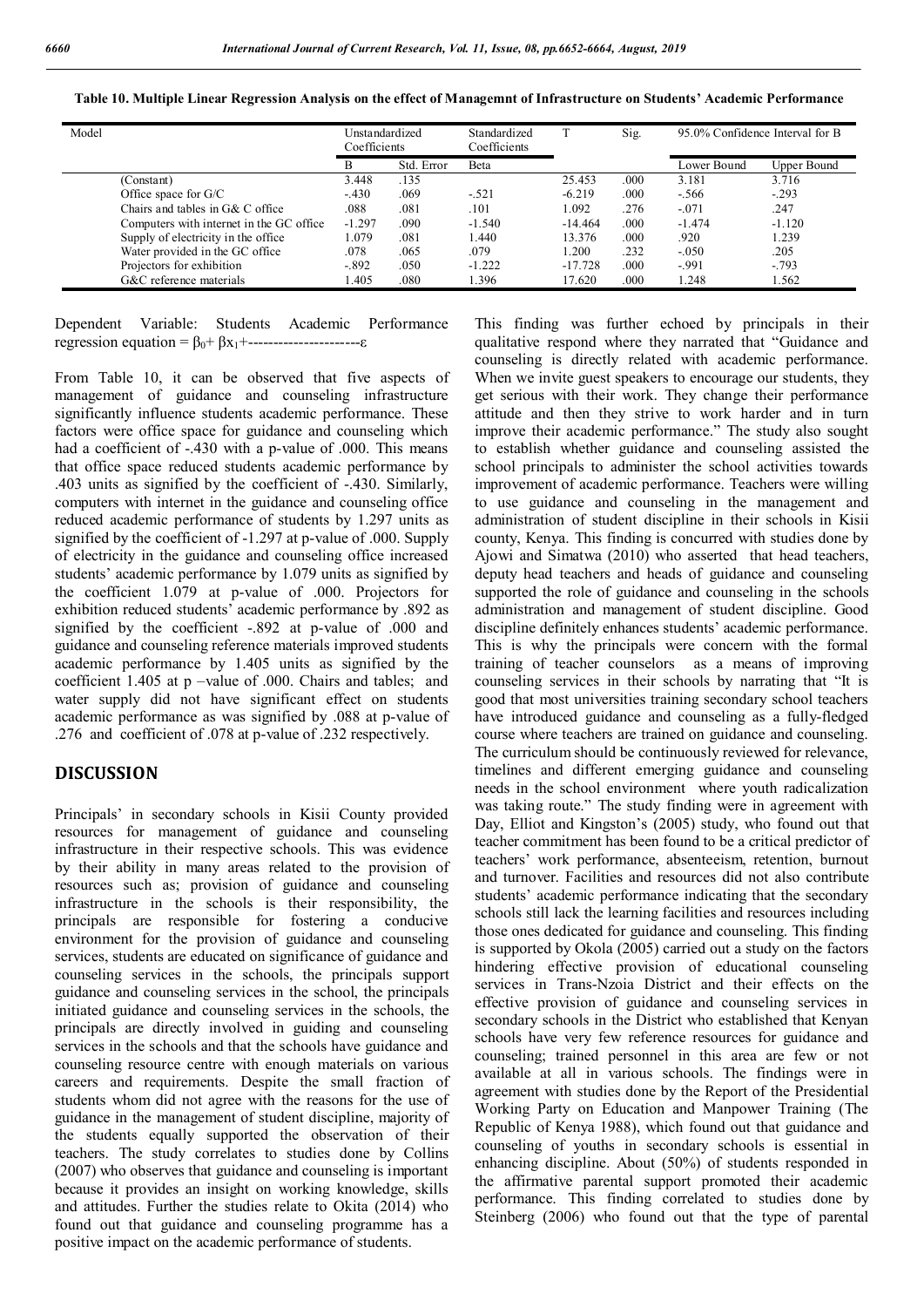involvement that has the most impact on student performance requires their direct participation in school activities.

### **Conclusion**

Management of guidance and counseling had high effect on students' academic performance i.e. the provision, maintenance and use of guidance and counseling infrastructure as was managed provided conducive environment that enhanced guidance and counseling process and consequently students changed their attitudes and operation focusing on the core functions of schooling. High birth rates was thus one of the major functions and aspirations for both the teacher and students. It is no doubt that management of guidance and counseling infrastructure accounted for 71.5% of the variation in students' academic performance. The other factors could have been methodologies used by teachers, parental support, fellow students' interactive activities, school environment and location of the schools.

### **Recommendations**

The study recommended that management of guidance and counselling infrastructure need to be given more attention during school strategic development, budget and support by the School Management Board, the Ministry of Education and all other stakeholders. Teacher counselors should also take advantage of the positive attitude of the students to enhance career counseling in their schools. Management of Guidance and programme infrastructure in order to improve further the academic performance of secondary schools.

# **REFERENCES**

- Abdul, R. 2012. *Guidance and counselling in schools,* http://Jabuni. Blogspot.com. Retrieved May 28th 2014.
- Afande, F.O. 2015. Effect of Guidance and counseling on pupils in public primary schools in Makadara Division of Nairobi province IISTE Vol. 5 (5): 2224-5766. RHSS@iiste.org.
- Ajowi, J. O. & Simatwa, E. M. W. 2010. The role of guidance and counseling in promoting student discipline in secondary schools in Kenya: A case study of Kisumu district. *Educational Research and Reviews Vol. 5 (5): 263-272.*
- American School Counselor Association 2005. *The ASCA national model: a framework for school counseling programs*. Alexandria, VA: American School Counseling Association.
- Amir, M., Rashid, M., &Azeen, M. 2011. Impact of guidance and counseling on academic performance. *International Journal of Humanities and Social Science Vol. 1 No. 20.*
- Arua, A. U. 2006. *Counseling the Gifted and Talented Children in Nigeria. Problem and Prospects*. A paper presented at the (2006) conference of education at Nnamdi Azikiwe University Awka.
- Auni, R. T., Songok, R. J, Ong'unya, Raphael Odhiambo and Nabwire, J. L. 2014. Determinants of Guidance and Counseling Programme in Addressing Students Social Adjustment in Secondary Schools in Siaya District, Kenya. *International Journal of Humanities and Social Science Vol. 4 No. 4*
- Auni, R.T. 2009. *Contributions of guidance and counseling program on social adjustment of students in Siaya District public Secondary Schools*. M.Ed. Thesis. Maseno University.
- Azizi, J., Shahrin, Mohd, Raja, & Noordin. 2009. Discipline problem amongSecondary school students in Johor Bahru,

Malaysia. *European journal of social sciences* – Vol.1.November 4 (2009).

- Baker, S. B., & Gerler, E. R. 2001. Counseling in schools. In D. C. Locke, J. E. Myers, and E. L. Herr (Eds.), *The Handbook of Counseling*, Thousand Oaks, CA: Sage Publications.
- Balogun, T. 2001. Impact of counselling in maladaptive behaviour of secondary school student in Oyo State*.* Unpublished M.Ed. Thesis University of Nigeria Nsukka.
- Bandura, A. 1989. *Social cognitive theory.In R. Vasta (Ed.), Annals of child development.*Vol.6. Six theories of child development (pp. 1-60). Greenwich, CT: JAI Press.
- Barton, P.E. 2005. *One-third of a nation: Rising dropout rates and declining opportunities. Policy Information Report*. Evanston, IL: Education Testing Service.
- Bauman, S., Rigby, K., & Hoppa, K. 2008. US teachers' and school counselors' strategies for handling school bullying incidents. *Educational Psychology, 28,837-856.*
- Best, W.J. & Khan, V.J. (1989). *Research in Education*; (6<sup>th</sup>ed.). Eaglewood Cliffs new Jersey: Prentice-Hall. Inc
- Bita, A.O. 2005. Factors Influencing Provision of Guidance and Counseling Services in Mixed Day Secondary Schools, Nyakach District, Kisumu County, Kenya M.ED in Educational Administration, University of Nairobi.
- Borg, R. W. & Gall, M. D. 1989. *Educational Research: An Introduction.* New York*;* Longman Inc
- Busienei, J. 2012. Alternative Methods to Corporal Punishment and Their Efficacy. *Journal of Emerging Trends in Educational Research and Policy Studies* 3 (2): 155-161
- Chekemoi, M. 2014. Role of guidance and counselling on students' discipline in boarding secondary schools in Ole Ankale Zone, Narok Central Division in Narok North District Kenya. Unpublished Post Graduate Diploma in Education, University of Nairobi.
- Collins, G.R. 2007.*Christian counselling* (3rd edition.) Dallas: Thomas Nelson Publishers.
- Core, G. 2000. *Theory and practice of individual counselling*. Pacific Grove, C.A: Brooks/Cole.
- Crutchfield, L.B. & Borders, L.D. 1997. *Impact of two clinical peer supervision models on practicing school counselors.* J. Counseling Dev., 75: 219-230.
- Deidra, M. 2013. Teachers' Perceptions and Satisfaction with Positive Behavioural Interventions and Support in the South East Georgia School District. Electronic Theses and Dissertations. Paper 874.
- Dondo, M. 2004. *Guidance and Counselling for Schools and Colleges*. Nairobi: Barclay Christian Publishers.
- Douglas, M.G. 1960. *The Human Side of Enterprise*, New York: McGraw-Hill.
- Egbo, A. C. 2013. The Role of Guidance and Counselling in Effective Teaching and Learning in Schools: The Nigerian Perspective. Unpublished M.Ed. Enugu State University of Science and Technology, Nigeria
- Elliott, B., & Crosswell, L. 2001. Teacher commitment and engagement', the dimensions of ideology and practice associated with teacher commitment and engagement within an Australian perspective. Paper presented to the Australian Educational Research Association Conference. 2002. Educational Research Association Brisbane, Available at: http://www.aare.edu.au/ 02pap/cro02522.
- Essuman, J. K. 2007. *Guidance and Counseling in Basic and Secondary Schools in Ghana. Journal of Counseling, Education and Psychology*, 1( 2): 142-143.
- Eyo, M., Joshua, A. & Esuong, A. 2007. *Attitude of Secondary school students towards Guidance and counseling services in Cross River State*.
- Fraenkel, J.R. & Wallen, N.E. 1996. *How to design and evaluate Research in Education.* New York: McGraw-Hill Inc.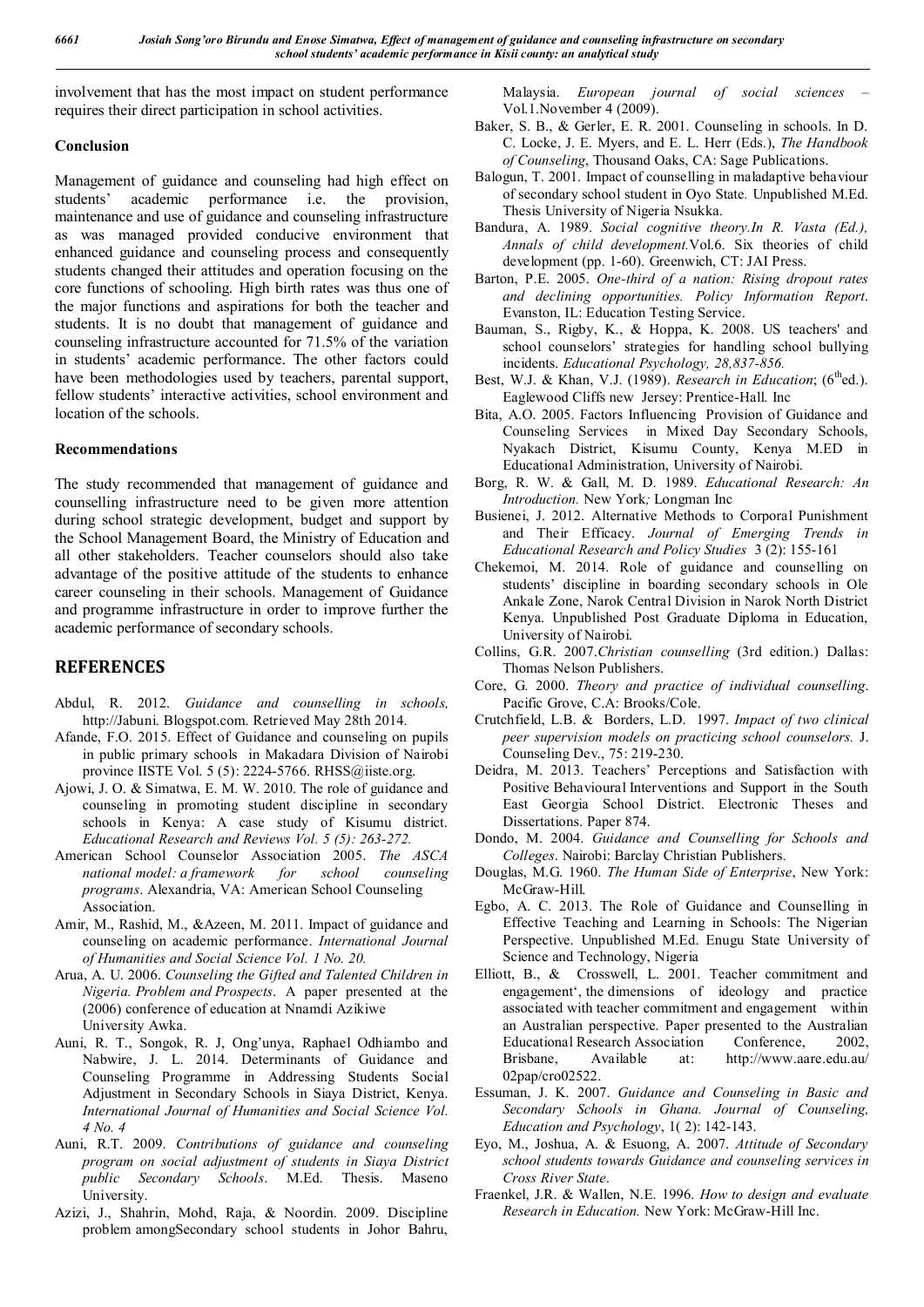- Franck, A. N., & Karyn, D. J. 2005. *Introduction to Professional counselling,* Boston: Person Education Inc.
- Gatua, D. 2012. Impact of Guidance and Counselling Services on Students' Social and Emotional Adjustment in Public Urban and Rural Secondary Schools in Nakuru and Uasin Gishu Counties, Kenya. *International Journal of Science and Research, Volume 3 Issue 11*
- Gitonga, P. K. 1999. A study of Secondary School Head teachers Attitude towards Guidance and Counselling Programme in Meru Central District. Unpublished M. Ed Thesis, University of Nairobi, Kenya.
- Gregory, A., & Weinstein, R. S. 2008. The discipline gap and African Americans: Defiance or cooperation in the high school classroom. *Journal of School Psychology*, *46*, 455– 475.
- Gysbers, N, C. 2004. *Comprehensive guidance and counseling programs: The evolutions of accountability.* Professional School Counseling, 8:1-14.
- Gysbers, N. C., & Henderson, P. 2012. Developing and managing your school guidance and counseling program  $(5<sup>th</sup>$  ed.). Alexandria, VA: American Counseling Association.
- Hanshaw, C. J. 2001. *Effect of Group Counselling on academic performance of secondary school student in Enugu State*. Unpublished M.Ed. Thesis, University of Lagos.
- Hartman, J.B. (Ed) 1999. *Secondary School Counseling Manual*. Canada: University of Manitoba.
- Hedge, L. V., Lain, R. D., & Greenwald, R. 1994. *Does money matter? A meta-analysis of studies of the effects of differential school inputs on student outcomes*. Educational Researcher, 23(3), 5-14.
- Hong, S., & Ho, H.-Z. 2005. Direct and indirect longitudinal effects of parental involvement on student achievement: Second-order latent growth modeling across ethnic groups. *Journal of Educational Psychology*, 97 (1): 32–42.
- Ipaye, T. 1983. *The Roles of the Home, the Community and the School in Guidance and Counselling*. In An Uba (Ed.). Introduction to Counseling. IleIfe.University of Ife Press.
- Jacobson, J., Reavis, J., & Longsidon, J. 1954. *The Effective School Principal New York:*Prentice-Hall, Inc. *International Journal of Humanities and Social Science*, 1(20): 282– 288.
- Johnson, H. N. 1997. A survey of students' Attitude towards counseling at predominantly black university. *Journal of counseling psychology Vol. 24, N0.1: 162-164*.
- Johnson, H.N. 1970. Principals' Attitudes towards Guidance and counseling: *Journal of Counseling Psychology.*
- Juma, L. S. A., Simatwa, E. M. W., & Ayodo, T. M. O. 2012. "Impact of family socio-Economic status on girl students' academic achievement in secondary schools in Kenya: A case study of Kisumu East District". *Educational Research*, 3(3): 297-310.
- Kagu, B. 2005. Effect of study habit counselling on academic performance of diploma students in University of Maiduguri. In D. M. Gwany, M. G., Fajonyomi, & B. Kagu, (Ed) *Counselling psychology and human resource development. A book of readings in honor of Professor P. F. C. Carew*. Ajisafe Press, Lagos. P 65 – 72.
- Karanja, R. & Bowen, M. 2012. *Students' indiscipline and academic performance in public secondary schools in Kenya.* Daystar University centre for research and publication working paper series.
- Kenya 2007. *A Framework of Guidance and Counselling Programme For Students With Special Educational Needs In Kenya*
- Kerlinger, F.N. 1973. *Foundations of Behavioral Research 2nd Indian.*
- Kirangari, E. T. 2014. The effectiveness of guidance and counseling in managing students' discipline in public

secondary schools in Kandara district, Murang`a County, Kenya. Unpublished M. Ed, Kenyatta University.

- Klopfer, M. 2014. Pre-service Teacher Education and Classroom Management. Unpublished MA. Thesis, University of Toronto.
- Kolo, F.D. 2001. *Elements of Psychological testing for counsellors and psychologists*, Zaria; Amadu Bello Co.
- Kombo, D.K. & Tromp, L.A. 2008. *Proposal and Thesis Writing, An introduction.* Nairobi Pauline's Publications Africa.
- Koul, P.K. 1984. *Guidance and counseling programme in Need London*: Milkerstone Publishing Hse Ltd.
- Krieger, N. 2013. Errorless Classroom management for students with severe conduct problems: A staff training approach*.*  Unpublished Phd Thesis. University of Toronto.
- Kute, B. 2008. Role of Peer Counselors in enhancing management of Student Discipline in Public Secondary Schools in Kisumu Municipality, Kenya. Published Master's thesis. Maseno University.
- Lanbert, R.M., & Lohgbell, G.N. 1973. Television and children aggressive behavior.Another look: *American journal of psycho-analysis 51: 412-425*.
- Maithya, Redemptory, W. (2009). *Drug abuse in secondary schools in Kenya: developing a programme for prevention and intervention*. Unpublished PhD. University of South Africa
- Makinde, O. 1984. *Fundamentals of Guidance and counseling*. London: Macmillan.
- Marie, E.S. 2010. *The role of schools in combating violence in the East London Region* ED thesis, South Africa.
- Massie, J. 2000. *Essentials of Management* (4th Ed), New Delhi, Prince Hall Ltd.
- Mbithi, D.M. 1974. *Foundations of school administration*. Nairobi: oxford University press.
- McCray, E. 2006. It's 10 a.m.: Do You Know Where Your Children Are? The Persisting Issue of School Truancy. *Intervention in School and Clinic, 42, 30-33.*
- McGuiness, J. 1998. *Counseling in Schools: New Perspectives*. London: Cassell.
- Mckee, K., & Kenny, M.U. 1983. Clients' perceptions of counselor experience,Attractiveness and trustworthiness: initial impact of counselor status and weight. *Journal of counseling psychology*.
- Mehmood, A., Rashid, M., & Azeem, M. 2011. Impact of guidance and counseling on
- Menteri Pendidikan Nasional Republik Indonesia, 2007. Peraturan Menteri Pendidikan Nasional Republik Indonesia No. 24 Tahun 2007 tentang Standar Sarana dan Prasarana.
- Mikaye, D.O. 2012. Guidance and Counseling services: Its practicality in the Management of Disciplinary Cases among students in selected public universities in Zambia. The *International Journal of Multidisciplinary Reseacrh, at Lusaka, Zambia.*
- MOEST 2004.*Guidance and Counseling, Module for primary school teachers, School Based teacher development.* Nairobi: Jomo Kenyatta Foundation.
- Momanyi, L. M. 2013. Perceptions of teachers and students towards guidance and counselling services in public secondary schools in Ongata Rongai and Ngong Zones of Kajiado north District, Kajiado County-Kenya. Unpublished M.Ed, Catholic university of Eastern Africa.
- Muango, G. & Joel, O. J. P. 2012. An Evaluation of the Effectiveness of Guidance and Counselling Services in Public Universities in Kenya. *Journal of Emerging Trends in Educational Research and Policy Studies*.3 (2).151-154.
- Mugenda, M. & Mugenda, A. 2003. *Research methods.* Nairobi: African Centre forTechnological Studies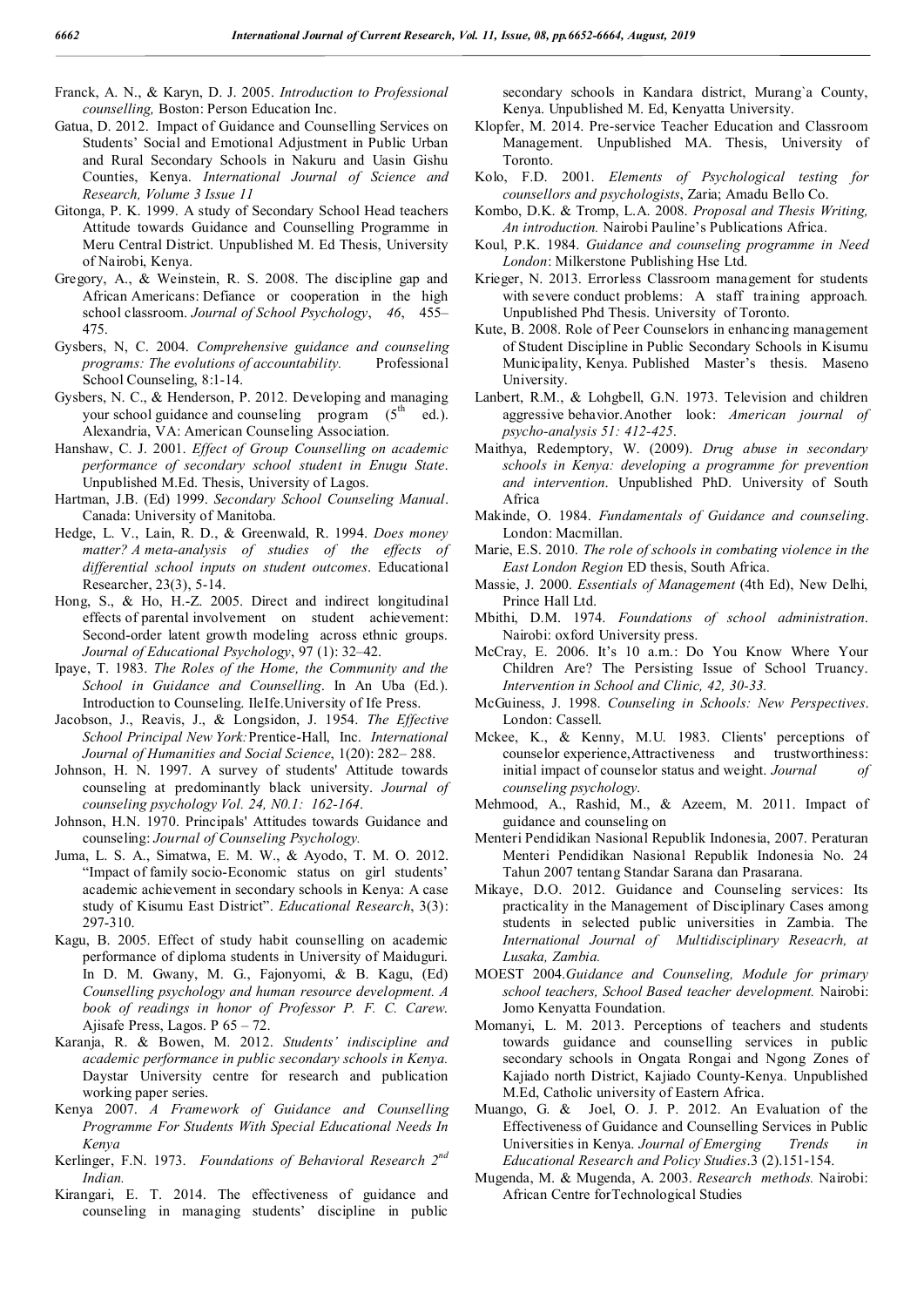- Mutambo, P. 2012. Students' Attitude towards Guidance and Counseling in public Secondary Schools in Nairobi Province. Published thesis. Nairobi: Kenyatta University
- Mutie, E. K. & Ndambuki, P. 2004. Guidance and Counselling for Schools and Colleges. Nairobi, Oxford University press.
- Mutindi, P. 2010. Students' Attitude towards Guidance and Counseling in public Secondary Schools in Nairobi Province. Published thesis. Nairobi: Kenyatta University.
- Mwangi, J. 2014. Influence of Alternative Disciplinary Measures on Students Discipline in Public Secondary Schools in Laikipia West District, Kenya. Unpublished M.Ed Thesis, University of Nairobi.
- Mwenda, S.M. 1995. Causes and consequences of drug abuse by secondary school students in Tigania North Division. Unpublished post-graduate diploma in education Thesis, Kenyatta University, Kenya.
- Mwika, J.M. 1996. *Counseling in problems*. London: Macmillan.
- Ndambuki, S.M. & Thairu, B.A. 2011.The Role of Counseling in Adolescent Development in Mukurweini District. Unpublished M.Ed Thesis. Kenyatta University.
- Ndambuki, S.M. & Thairu, B.A 2011. The Role of Counseling in Adolescent Development in Mukurweini District. Unpublished M.Ed Thesis. Kenyatta University.
- Ndirangu, P. N. 2007. Assessment of the influence of guidance and counselling programme on academic performance of selected public secondary school students in Bahati Division of Nakuru district. Unpublished Masters in Education, Egerton University, Kenya.
- Newgent, R., Lansbury, K., Keller, E., Baker, C., Cavell, T., & Boughfman, E. 2009. Differential perceptions of bullying in the schools: A comparison of student, parent, teacher, school counselor, and principal reports. *Journal of School Counseling, 7, 1-33*.
- Ngatia, C.K. (1987). *Student Counseling in practice*. London: University of London Press Ltd.
- Njoka, E. W. 2007. *Guidance and Counselling Pupils in Kenyan Public Schools; Head teachers and teacher counselor role, perception and experience*. Durham Thesis, Durham University.
- Nkinyangi, J.A 1981. *The origin of school disturbances*: The Kenyan case PGDE project Kenyatta University.
- Noble, J.P., Roberts, W. L. & Sawyer, R.L. (October 2006). 'Student Achievement, Behavior, Perceptions, and Other Factors Affecting ACT Scores'. *ACT Research Report Series 2006 - 1.*
- Norwhich, W. 2000. *Principles of Discipline in schools*. New South Wales: Nicholas Publishing Company.
- Nwachukwu, D. N. 2007. *The teacher counselor for today's school* .Calabar University of Calabar Press.
- Nwaokolo, C. 2006. Appraisal of the Implementation off Guidance and Counseling Services at the Post-Primary level. *Paper presented at the 2006 Annual Conference of Education.*
- Nweze, T. & Chinonso, U. 2014. Effective Guidance and Counselling Programmes in Secondary Schools: Issues and Roles in Students' Career Decision Making. *IOSR Journal of Research & Method in Education, Volume 4, Issue 4 Ver. V.*
- Nyaema, D. 2004. Secondary school head teachers' attitudes towards guidance and counseling in public secondary schools in Kisii district, Kenya. Unpublished M.Ed, University of Nairobi.
- Nyaga, J.K. 2009. *Effectiveness of communication on discipline in secondary schools in Kenya*. Educational research and review vol. 4(5): 252-259, 2009.
- Nyaga, J.L. 2013. *Impact of Head teachers' support on the implementation of G&C in Secondary schools in Mombasa District. Kenya*
- Nyamwange, N., Nyakane & Ondima, 2012. Assessment of Challenges facing Secondary School Guidance and Counseling Teachers in Nyamira District, Kenya. *Journal of Education and Practice* Vol. 3(16):41-47.
- Nziramasanga, C. T. 1999. *Report of the Presidential Commission of Inquiry into the Education and Training.* Harare: Government Printer.
- Ogonya, D.O. 2012*.Guidance and counseling services in public primary schools in Kisumu District,* Master's thesis, Maseno **University**
- Okita, D. O. 2014. Influence of Guidance and Counselling on Academic Performance of Students in Selected Public Secondary Schools in Molo Sub County, Nakuru County, Kenya. *International Journal of Science and Research, Volume 3 Issue 12.*
- Okola, P.O. 2005. Factors Hindering Effective Provision of Educational Guidance and Counselling Services in Secondary Schools in Trans-Nzoia District, Kenya.(Unpublished Master's Thesis).Catholic University of Eastern Africa, Nairobi, Kenya.
- Okoth, S.B. 2002. *Guidance and Counseling; Reaching out a helping hand to adolescents in Schools, a manual for teachers in Secondary Schools*. World link Press publishers, Nairobi, Kenya.
- Olando, K. O., Otenyo, B. A. & Odera, P. 2014. Effectiveness of Guidance and Counseling Services on Adolescent Selfconcept in Khwisero District, Kakamega County. *International Journal of Human Resource Studies, Vol. 4, No. 4*
- Olowoye, B., Oludotun, O. D. & Adetayo, A. S. 2015. *Accounting and Management of School Funds.* Lagos: Center for Educational Human Resources Management.
- Ombaba, S., Keraro,F.N., Sindabi, A.M.& Asienyo, B.O. 2014. Role of Secondary School Career Guidance on Achieving National Manpower Development in Kenya. *International Journal of Innovation and Applied Studies, ISSN 2028-9324 Vol. 6 No. 4 July 2014, pp. 911-92*
- Omulema, B. E. E. 2000. *Theory and Techniques of Counselling*. Nakuru: Egerton Schools, Government Printer.
- Orodho, J. A. 2008. *Techniques of writing research proposals and reports.* Nairobi: Harlifax Printer.
- Osakwe, R 2013. Principal's Management Techniques for resolving Disciplinary problems in Nigerian public Secondary schools. *Journal of Education and Practice.* Vol. 4: 50-57.
- Oundo, M. B. 2013. Factors Affecting Mathematics Academic Counselling Services. The Secondary School Counsellors Perspective. *International Journal of Education and Research.* Vol. 1 (12) 57-85
- Owino, E. A. 2013. An Exploration of Nature of Guidance and Counseling Services in Selected Secondary Schools in Eldoret Municipality, Kenya. *Journal of Emerging Trends in Educational Research and Policy Studies 5(1): 65-72.*
- Oyieyo, D.M. 2012. Influence of guidance and counseling on students in selected public universities in Zambia. The *International Journal of Multidisciplinary Research, at Lusaka, Zambia.*
- Patterson, H.C. 1962. *An introduction to counseling in the school*. New York: Haroer and Row publishers.
- Reber, C. D. 2012. The Impact of Group Counseling on the Selfesteem Levels of Students Who Have Been Identified as the Targets of Bullying Aggressors. Unpublished Dissertation, State University of New York.
- Reinjntjes, A., Thomas, S., Boelen, P., van der Schoot, M., de Castro, B. O., & Telch, M. J. 2011. Delighted when approved by others, to pieces when rejected: Children's social anxiety magnifies the linkage between self- and other- evaluations.